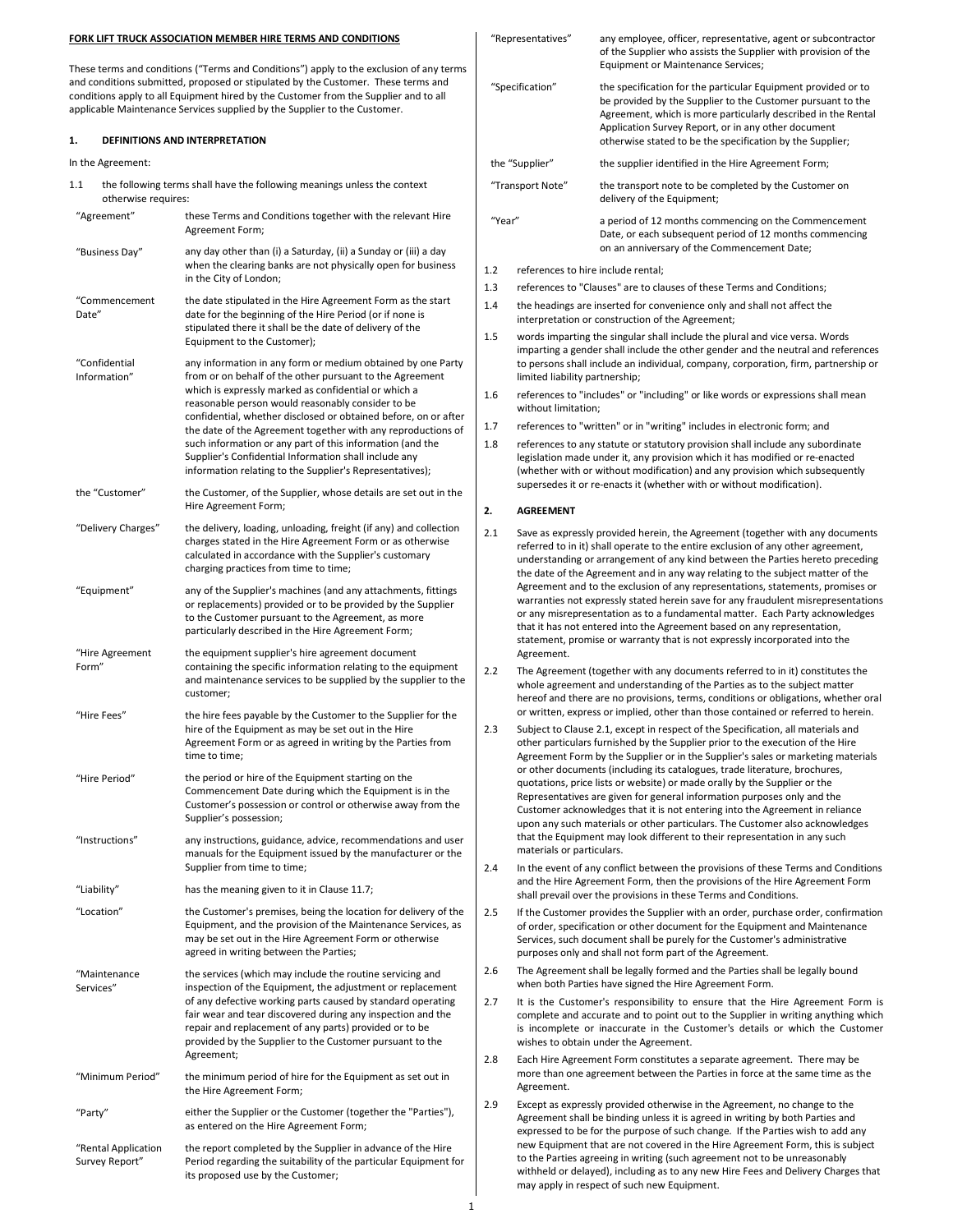#### 3. CUSTOMER'S OBLIGATIONS

- 3.1 The Customer shall, during the Hire Period:
	- 3.1.1 use the Equipment in accordance with all applicable laws, rules, regulations, bye-laws and codes of practice;
	- 3.1.2 ensure that it has all necessary licences and permissions to use the Equipment;
	- 3.1.3 promptly comply with the reasonable requests of the Supplier from time to time in connection with the Agreement including use or inspection of the Equipment:
	- 3.1.4 during the Hire Period, take all reasonable care of the Equipment, and use the Equipment in a skilful and proper manner;
	- 3.1.5 employ and utilise a fully trained and licensed operator to operate the Equipment during the Hire Period capable of operating the Equipment in a safe and proper manner;
	- 3.1.6 undertake routine daily maintenance of the Equipment and any other routine and periodical checks as specified by the Instructions and maintain a formal written record of such maintenance and checks and make this record available for inspection by the Supplier;
	- 3.1.7 at all times take all precautions necessary to ensure the Equipment's safety and security and ensure that the Equipment are kept protected in all respects. This includes the Customer ensuring that:
		- (a) the Equipment are protected against damage from other goods or materials;
		- (b) all precautions are taken to avoid any damage or destruction to the Equipment; and
		- (c) a detailed risk assessment is taken for the Location prior to commencement of the Hire Period;
	- 3.1.8 unless otherwise set out in the Hire Agreement Form, promptly return the Equipment to the Supplier (at the Customer's cost) on the expiry of the Hire Period or on the termination of the Agreement (whichever is earlier);
	- 3.1.9 pay the Hire Fees for the entire Hire Period and the Delivery Charges and at the times required by the Agreement;
	- 3.1.10 provide a safe, comfortable and suitable environment for when the Representatives undertake any Maintenance Services at the Location (including in conformance with any site requirements or restrictions affecting the Supplier's ability to provide the Maintenance Services previously made known to the Customer by the Supplier or the Representatives), and the Customer shall inform the Supplier with sufficient detail in good time prior to the arrival at the Location if it is unable to provide such environment;
	- 3.1.11 promptly comply with the reasonable requests of the Supplier from time to time in connection with the Agreement; and
	- 3.1.12 comply with all Instructions for storage, maintenance or use of the Equipment as the Supplier or the Representatives make known to the Customer from time to time (including as to health and safety suggestions), but any decision as to storage, maintenance or use of the Equipment other than in accordance with the Instructions or the Supplier's or its Representatives' written advice, recommendation and instructions shall be entirely at the Customer's risk.
- 3.2 The Customer shall not:
	- 3.2.1 relocate or remove the Equipment from the Location without the prior written consent of the Supplier;
	- 3.2.2 misuse or improperly use the Equipment or use it in a manner for which it is not intended;
	- 3.2.3 alter or modify the Equipment in any way (or attempt to do so) without the prior written consent of the Supplier;
	- 3.2.4 use the Equipment on any abnormal or hazardous assignment or in combination with any equipment or materials not approved in writing by the Supplier;
	- 3.2.5 use the Equipment on any public road without the prior written approval of the Supplier; and, if the approval is obtained, the Customer shall ensure any driver holds a valid driving licence for use of the Equipment on a public road; or
	- 3.2.6 use the Equipment in any way which would violate the requirements set out in the Rental Application Survey Report.
- 3.3 The Customer acknowledges and accepts that:
	- 3.3.1 it uses the Equipment at its own risk and that it shall be responsible for such use of the Equipment; and
	- 3.3.2 its non-compliance with Clauses 3.1 or 3.2 may cause loss and damage including serious harm and/or injury to third parties which the Customer shall be responsible for paying any attributable costs in full.
- 3.4 At all reasonable times and upon reasonable advance warning, the Customer shall permit the Supplier and their Representatives to have access to any place at which the Equipment is being used or kept to inspect to ensure that the Customer is complying with its obligations under the Agreement to provide the

Maintenance Services and to exercise its rights under the Agreement.

- 3.5 If the Supplier discovers or reasonably suspects that:
	- 3.5.1 the Customer is not complying with the terms of the Agreement; or
	- 3.5.2 the Equipment have been or will be damaged or rendered inoperable for whatever reason; or
	- 3.5.3 the Customer's use of the Equipment may be dangerous, hazardous or contrary to health and safety regulations;

the Supplier and its Representatives shall have a right to enter any place at which the Equipment is being used or kept and remove the Equipment immediately and charge the Customer its reasonable costs for its removal.

- 3.6 If any Equipment is lost, stolen, damaged or destroyed from the time that it is initially delivered to the Customer until the time that it is successfully received back to the Supplier:
	- 3.6.1 the Supplier shall have a right to charge the Customer for the repair or replacement of the same on a "market value" basis; and
	- 3.6.2 the Supplier may continue to charge the Customer for Hire Fees until such time as the Equipment is in the Supplier's possession in good usable condition or until such time as any relevant insurance claim is settled or paid to the Supplier in full.

### 4. SUPPLIER'S OBLIGATIONS

- 4.1 The Supplier shall:
	- 4.1.1 deliver the Equipment to the Customer at the Location; and
	- 4.1.2 provide the Maintenance Services (if applicable);
	- in accordance with the terms and conditions of the Agreement.
- 4.2 The Supplier shall use its reasonable endeavours to perform its obligations within any timescales set out in the Agreement, but time for performance shall not be of the essence and the Supplier shall not have any Liability for any delays or failure to accurately perform its obligations:
	- 4.2.1 if it has used those endeavours; or
	- 4.2.2 if caused by any failure or delay on the part of the Customer or the Customer's agents, staff, officers, employees, representatives, contractors or customers or by any breach by the Customer of the Agreement.
- 4.3 If and to the extent that the Supplier is delayed or hindered in providing the Equipment or Maintenance Services as a result of:
	- 4.3.1 any breach, delay or failure by the Customer to perform any of its obligations; or
	- 4.3.2 the Customer requesting that the Supplier suspends performance of its obligations or provision of Equipment or Maintenance Services under the Agreement;

then:

- (a) the Supplier shall not have any responsibility or Liability to the Customer; and
- (b) the Customer shall indemnify, and keep indemnified, the Supplier against any and all losses, liabilities, claims, proceedings, judgments, damages, demands, actions, costs, charges (including the Supplier's additional charges for an aborted or repeat Location visit), expenses, penalties and fines suffered by or incurred by the Supplier or the Representatives;

resulting from any such breach, delay, failure or request.

#### 5. DELIVERY OF THE EQUIPMENT

- 5.1 The Customer shall ensure that it is ready for safe receipt of the Equipment on the Commencement Date set out in the Hire Agreement Form or as otherwise agreed between the Parties. The Customer shall be responsible for unloading and reloading the Equipment at the Location, and any driver or operator provided by the Supplier in connection with the delivery or collection of the Equipment shall be deemed to be under the Customer's control at the Location.
- 5.2 Upon delivery of the Equipment, the Customer shall examine and check the Equipment to ensure that it is visibly in good condition and working satisfactorily before the Customer accepts it or begins to use it. The Customer shall be required to sign a Transport Note and other documentation upon delivery of the Equipment. The signature of any person purporting to be an authorised representative of the Customer on the Transport Note or other documentation shall be sufficient evidence that:
	- 5.2.1 the Supplier has delivered the Equipment in accordance with the Agreement;
	- 5.2.2 the Customer has examined and checked the Equipment and confirms that it is visibly in good condition and working satisfactorily; and
	- 5.2.3 the Customer has been made aware of any information and Instructions (including as to safe use of the Equipment) contained within or referred to in the documentation.
- 5.3 If delivery is delayed through the Customer's unreasonable refusal to accept delivery, then the Supplier may (without affecting any other right or remedy available to the Supplier) deem the Commencement Date to be the date stated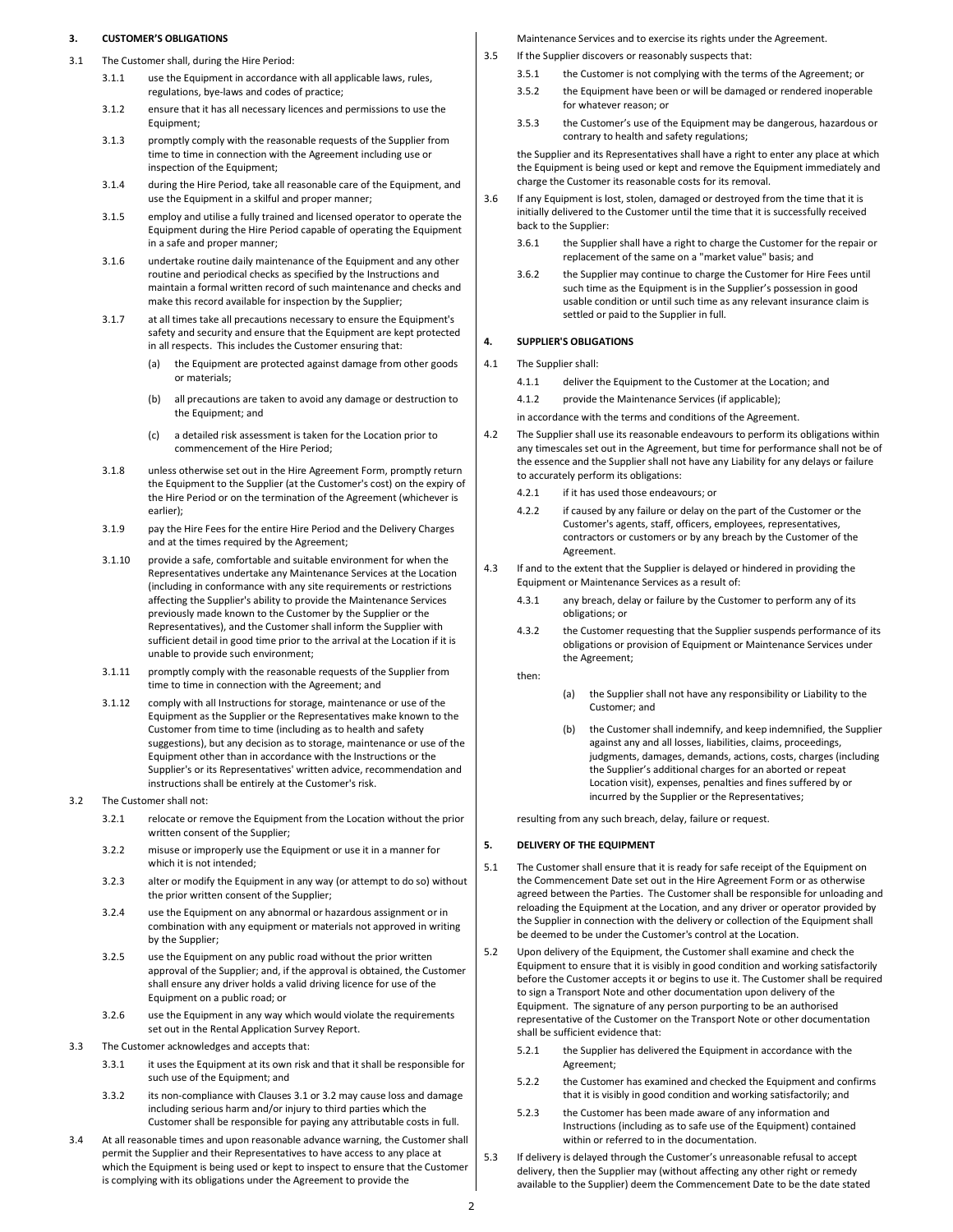on the Hire Agreement Form and charge the Customer for the Hire Fees for the Hire Period (without any deductions) as if the Hire Period had proceeded as envisaged notwithstanding the delayed delivery.

### 6. RISK IN THE EQUIPMENT

- 6.1 Subject to Clause 6.2, risk in the Equipment (including for fire, theft, loss or damage) shall pass to the Customer on their delivery to the Customer, and the Customer shall have responsibility for the Equipment from that time. Risk in the Equipment shall revert back to the Supplier at the time when the Supplier receives it back in good usable condition. From the time when risk passes to the Customer, the Supplier will not have any Liability for loss, damage or destruction of the Equipment.
- 6.2 Where delivery is delayed due to the Customer's breach of the Customer's obligations, risk shall pass to the Customer at the date when delivery would have occurred but for the Customer's breach.

#### 7. OWNERSHIP AND INSURANCE FOR EQUIPMENT

- 7.1 As between the Parties, the Supplier retains ownership in the Equipment and so the Customer shall not sell, assign, charge, mortgage, create a lien over, lease, hire or otherwise dispose of or give any third party rights in the Equipment. If a third party attempts to exercise any rights over or in respect of the Equipment, the Customer shall inform the Supplier immediately. The rights granted to the Customer under the Agreement are personal to the Customer and are nontransferable and non-sublicensable and the Customer shall only use the Equipment for its own use.
- 7.2 The Customer shall ensure that the Equipment is insured from the time of delivery by the Supplier to the expiry of the Hire Period (including while the Equipment is being returned to the Supplier), with a reputable and established insurer to the full replacement value and for incidental costs on a 'new for old' basis of the Equipment for the places where the Equipment shall be and the uses for which the Equipment are used. The Customer shall ensure that the Supplier's interest is noted on its insurance policy. The Customer shall at the Supplier's request provide a copy of such insurance policy to the Supplier from time to time.
- 7.3 In the event of any loss, theft or damage to the Equipment, the Customer shall inform the Supplier in writing as soon as possible and no later than within 24 hours of such event. In the case of theft, the Customer shall inform the police as soon as is reasonably practicable. In the case of any loss, theft or damage to the Equipment, the Customer shall hold the proceeds of insurance for such loss, theft or damage for and to the Supplier's order.

### 8. MAINTENANCE SERVICES

- 8.1 The Supplier shall attend the Location at a frequency as is reasonably determined by the Supplier and at times in consultation with the Customer to perform the Maintenance Services in respect of the Equipment. Where the Supplier attends the Location in order to perform the Maintenance Services, it shall do so during normal business hours of 08:00hrs to 17:00hrs on a Business Day (or such other time as the Supplier agrees in writing). If any Maintenance Services are requested by the Customer and performed by the Supplier outside of normal business hours, the Supplier may charge, and the Customer shall pay, additional fees in respect of those services.
- 8.2 The Customer shall ensure that it is ready and available for receipt of the Maintenance Services on the date and times agreed between the Parties.
- 8.3 Where the Supplier is performing or has performed the Maintenance Services in circumstances where it is established that the Equipment was not in good working order due to the fault of the Customer or a breach of the Agreement by the Customer, the Supplier may charge, and the Customer shall pay, additional repair fees in respect of that work in accordance with Clause 9.10.
- 8.4 The Customer shall ensure that only the Supplier (or the Representatives) carries out the Maintenance Services or any other maintenance, modifications, replacements or repairs to the Equipment except to the extent that the Supplier otherwise specifically agrees in writing.

### 9. WARRANTY FOR FOLLIPMENT AND MAINTENANCE SERVICES

- 9.1 Subject to the Customer complying with Clause 3, the Supplier warrants that:
	- 9.1.1 the Equipment shall materially conform to the Specification;
		- 9.1.2 the Equipment is suitable for the Customer's proposed use and it will meet the Customer's requirements, strictly to the extent that this is set out in the Rental Application Survey Report;
		- 9.1.3 it shall use its reasonable endeavours to ensure that the Equipment is in good working order and condition at the time of or delivery to the Customer, in accordance with the Specification;
		- 9.1.4 it shall use reasonable skill and care in providing the Maintenance Services;
		- 9.1.5 its Representatives have the necessary skill to provide the Maintenance Services;
		- 9.1.6 the Maintenance Services will be provided in a professional, competent and workmanlike manner;
		- 9.1.7 while at the Location, it and its Representatives shall conform to the Customer's normal codes of staff and security practice as are advised to them in good time by the Customer; and
- 9.1.8 it has all necessary rights, permissions and consents to enter into the Agreement.
- 9.2 The Supplier is not responsible for any services or equipment not expressly stipulated in the Agreement that the Supplier will provide.
- 9.3 Except for any matter upon which the Supplier specifically agrees in writing with the Customer to advise, the Supplier shall not have any responsibility or Liability for advising on, or failing to advise on, anything else (including on any laws, rules, regulations, bye-laws or codes of practice). It is the Customer's responsibility to ensure that the Equipment meets its requirements and purposes.
- 9.4 Except to the extent expressly stated in the Rental Application Survey Report and covered by the warranties in Clauses 9.1.1 to 9.1.3 (inclusive), the Supplier does not warrant that the Equipment will perform to any performance levels.
- 9.5 The Supplier shall not have any responsibility or Liability for failure to provide accurate Equipment or Maintenance Services to the extent caused by the Supplier's compliance with and reliance on the Customer's instructions or requirements.
- 9.6 The warranties contained in Clause 9.1 are specifically limited to the Customer. No warranty is made by the Supplier to any other person.
- 9.7 If the Customer finds the Equipment or Maintenance Services to be defective or deficient according to the standard in Clause 9.1, or if the Supplier fails to provide the Maintenance Services, the Customer shall inform the Supplier in writing immediately and give to the Supplier full details of the defect or deficiency, but the Customer shall meanwhile continue to pay the Hire Fees (provided that the Supplier repairs or replaces the Equipment, or re-performs (or performs) the Maintenance Services, within a reasonable time).
- 9.8 Subject to Clause 9.9, the Supplier shall at its option (and as the Customer's exclusive remedy):
	- 9.8.1 repair or replace or re-perform; or
	- 9.8.2 provide an appropriate refund of the Hire Fees for;

the delivered Equipment or Maintenance Services which are not in conformance with the warranty set out in Clause 9.1, within a reasonable time.

- 9.9 Where the Customer has informed the Supplier of any defects or deficiency in the Equipment or Maintenance Services and given full details thereof, the Supplier shall use its reasonable endeavours (as soon as reasonably possible) to replace the Equipment or re-perform Maintenance Services or remedy the defect or deficiency without additional charge. Subject to Clause 11 and to the extent permitted by law, provided that it has used such reasonable endeavours, the Supplier shall not have any Liability for any loss or damage of whatever kind howsoever caused arising out of or in connection with the Customer's use of, or the Customer's inability to use, the Equipment or receive the Maintenance Services in such circumstances.
- 9.10 The Supplier may charge to repair or replace the Equipment where:
	- 9.10.1 the condition of the Equipment has resulted from improper use, accident, neglect or any other causes external to the Equipment during the Hire Period;
	- 9.10.2 the condition of the Equipment has resulted from improper or inadequate care, carelessness, or abnormal usage conditions during the Hire Period contrary to the Instructions or other requirements on the Customer under the Agreement;
	- 9.10.3 the Customer makes or causes to be made any modifications to the Equipment (or attempts to do so) without the Supplier's written consent;
	- 9.10.4 the Customer operates the Equipment or causes them to be so operated contrary to the Instructions;
	- 9.10.5 the Equipment is used in combination with any equipment or materials not approved by the Supplier;
	- 9.10.6 the Customer has not taken appropriate protective measures to safeguard the Equipment in accordance with the Agreement;
	- 9.10.7 there is a puncture or damage to tyres;
	- 9.10.8 the Equipment is used in a manner for which it is not intended; or
	- 9.10.9 the Equipment is used other than as permitted under the Agreement.

#### 10. FEES AND PAYMENT

- 10.1 The Customer shall pay to the Supplier the Hire Fees as rent for the Equipment, the Delivery Charges and with any other fees and charges referred to in the Agreement (including in Clause 9.10).
- 10.2 Unless otherwise agreed in writing between the Parties, each calendar day period constitutes one day's hire. The Hire Fees for each piece of Equipment shall be as set out in the Hire Agreement or as otherwise agreed in writing between the Parties; and shall be payable for the Hire Period (including any Minimum Period described in the Hire Agreement Form), or if applicable as set out in Clause 3.6.2 (provided that in such case the Customer shall further pay to the Supplier the cost of repairing or replacing such Equipment as soon as reasonably practicable).
- 10.3 On termination or expiry of the relevant Hire Period, then (unless otherwise agreed in writing by the Supplier) additional Hire Fees shall apply and be payable by the Customer to the Supplier at the rate set out in the Hire Agreement Form until the Equipment is back in the Supplier's possession in the form required under the Agreement.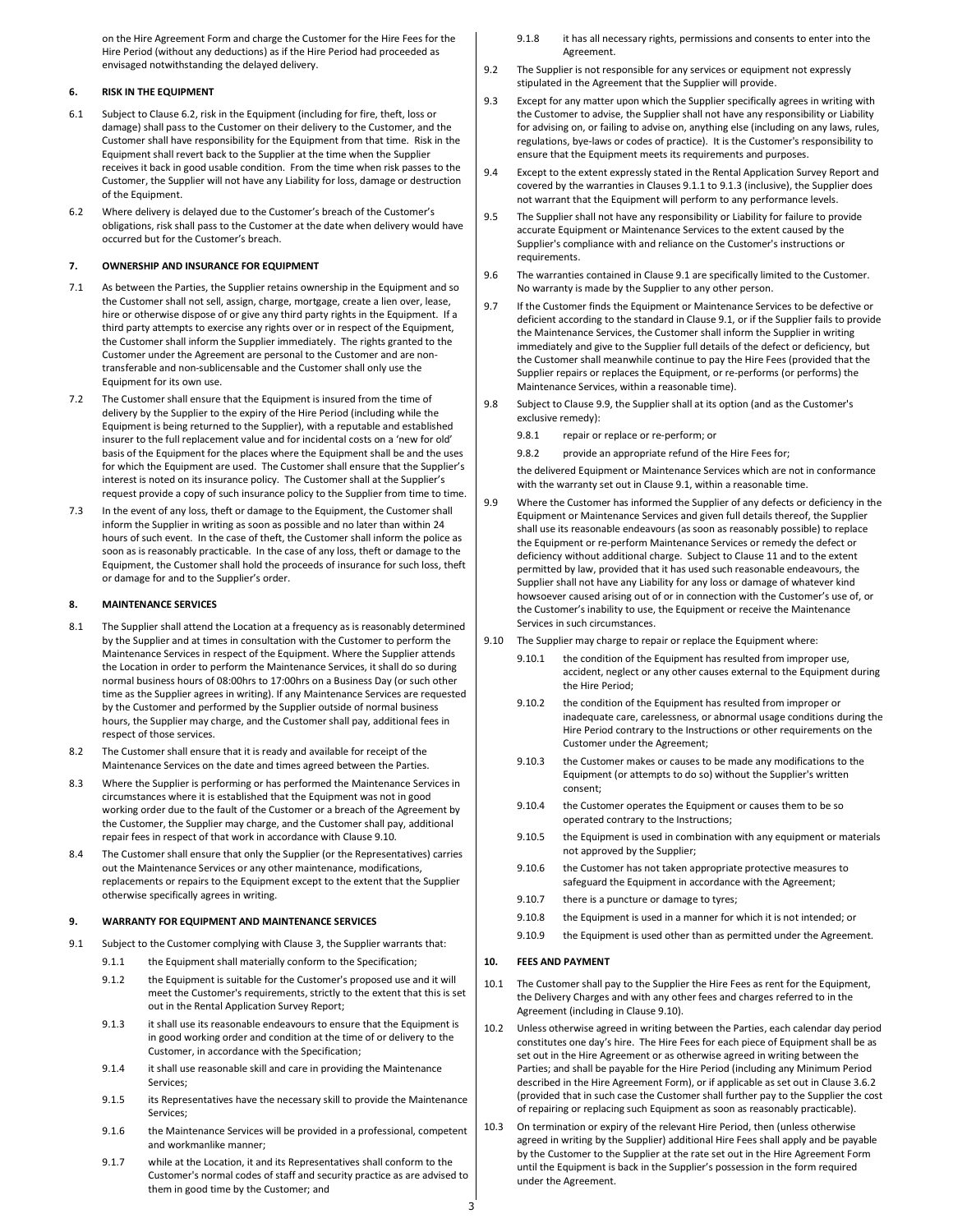- 10.4 The Supplier shall issue invoices to the Customer for the Hire Fees, the Delivery Charges and other fees and charges referred to in the Hire Agreement Form (as applicable).
- 10.5 The Customer shall pay the Hire Fees, Delivery Charges and where applicable any other fees and charges referred to in the Agreement at the times specified in the Hire Agreement Form or as reasonably required by the Supplier. Unless otherwise set out in the Hire Agreement Form, the Customer shall pay within 30 days after the date of the Supplier's invoice and in advance of the hire. Time for payment shall be of the essence.
- 10.6 All sums due to the Supplier are exclusive of VAT and other duties or taxes (if applicable) which the Customer shall pay to the Supplier in addition with any other payment.
- 10.7 The Customer shall pay the Supplier by any payment method reasonably stipulated by the Supplier.
- 10.8 Payment shall be in the currency in force in England from time to time.
- 10.9 Payment shall be deemed made when the Supplier has received cleared funds in full.
- 10.10 Payment of all sums due to the Supplier under the Agreement shall be made by the Customer in full without any set-off, deduction or withholding whatsoever.
- 10.11 If the Customer is late in paying any part of any undisputed monies due to the Supplier under the Agreement, the Supplier may (without prejudice to any other right or remedy available to it whether under the Agreement or by any statute, regulation or bye-law) do any or all of the following:
	- 10.11.1 charge interest and other charges on the amount due but unpaid in accordance with the Late Payment of Commercial Debts (Interest) Act 1998 from time to time from the due date until payment (after as well as before judgment), such interest to run from day to day and to be compounded monthly;
	- 10.11.2 suspend any further Equipment and Maintenance Services that were going to be made available to the Customer (whether under the Agreement or any other agreement between the Parties) and the performance of the Agreement and any other agreement between the Parties, until payment in full has been made;
	- 10.11.3 suspend the Customer's right to use the Equipment; and
	- 10.11.4 collect the Equipment (at the Customer's cost).
- 10.12 Subject to clause 10.13, the Supplier may increase the Hire Fees in respect of any Hire Fees not yet incurred by no less than one month's prior written warning subject to the increase:
	- 10.12.1 not taking effect in the same Year as any preceding increase for the same Hire Fees; and
	- 10.12.2 not being at more than 2.5% or (if higher) the previous annual all-items percentage increase figure in the retail prices index (or, if that index ceases to exist, its closest replacement index) announced by the UK government before the Supplier's announced increase.
- 10.13 The Supplier may, at any time during the Hire Period, increase the Hire Fees payable by the Customer, by no less than one month's prior written warning to the Customer, if the Customer's usage of the Equipment changes from that specified at the Commencement Date, or there has been a material alteration in the facts specified in any Rental Application Survey Report. For the purpose of this Clause 10.13, changes in usage will include: an increase in the number of working hours in running the Equipment, a change of working environment, change of working application, change of shift pattern, change of intensity of operation, or a change of location.
- 10.14 The Customer has no contractual right to work excess hours, and the express permission of the Dealer must be obtained. The Dealer has the absolute right to specify a finite limit to the number of hours the equipment can be worked, and the right to put the equipment out of use if these hours are exceeded.

## 11. LIMITATION OF LIABILITY

- 11.1 This Clause 11 prevails over all other Clauses and sets forth the entire Liability of the Supplier, and the Customer's sole and exclusive remedies, in respect of:
	- 11.1.1 performance, non-performance, purported performance, delay in performance or mis-performance of the Agreement or of any goods or services (including the Equipment and Maintenance Services), in connection with the Agreement; or
- 11.1.2 otherwise in relation to the Agreement or entering into the Agreement.
- 11.2 The Supplier does not exclude or limit its Liability for:
	- 11.2.1 its fraud; or
	- 11.2.2 death or personal injury caused by its negligence; or
	- 11.2.3 any breach of the non-excludable obligations implied by statute in respect of the Supplier having title or right to supply the Equipment; or
	- 11.2.4 any other Liability which cannot be excluded or limited by applicable law.
- 11.3 Subject to Clause 11.2, the Supplier shall not have Liability to the Customer in respect of any: (a) indirect or consequential losses, damages, costs or expenses; (b) loss of actual or anticipated profits; (c) loss of contracts; (d) loss of use of money; (e) loss of anticipated savings; (f) loss of revenue; (g) loss of goodwill; (h) loss of reputation; (i) loss of business; (j) ex gratia payments; (k) loss of operation

time; (l) loss of opportunity; or (m) loss of, damage to or corruption of, any data; whether or not such losses were reasonably foreseeable or the Supplier or its agents had been advised of the possibility of the Customer incurring such losses. For the avoidance of doubt, (b) to (m) apply whether such losses are direct, indirect, consequential or otherwise.

- 11.4 Subject to Clause 11.2, the total aggregate Liability of the Supplier, and subject to any specific right or remedy expressly set out in the Agreement that explicitly provides that the following cap may be exceeded, for damage to tangible property shall not exceed £1,000,000 per Year (or such other amount as is agreed between the Supplier and the Customer in writing).
- 11.5 Subject to Clause 11.2 and except for any Liability provided in Clause 11.4, and subject to any specific right or remedy expressly set out in the Agreement that explicitly provides that the following cap may be exceeded, the total aggregate Liability of the Supplier for all causes of action arising in each Year shall be limited to the greater of: (a) £10,000; or (b) 110% of the total sums paid and total other sums payable, in aggregate, by the Customer to the Supplier under the Agreement, in that Year (or such other amount as is agreed between the Supplier and the Customer in writing).
- 11.6 The limitations of Liability under Clauses 11.4 and 11.5 have effect in relation both to any Liability expressly provided for under the Agreement and to any Liability arising by reason of the invalidity or unenforceability of any term of the Agreement.
- 11.7 In the Agreement, "Liability" means liability in or for breach of contract, tort, negligence, misrepresentation, breach of statutory duty, restitution or any other cause of action whatsoever relating to or arising under or in connection with the Agreement, including, liability expressly provided for under the Agreement or arising by reason of the invalidity or unenforceability of any term of the Agreement (and for the purposes of this definition, all references to "the Agreement" shall be deemed to include any collateral contract).
- 11.8 Except where expressly provided for within the Agreement, the Supplier excludes all conditions, warranties, terms and representations, whether express or implied by statute, common law or otherwise, to the fullest extent permitted by law in respect of the Equipment and Maintenance Services.

#### 12. CONFIDENTIALITY

- 12.1 Each Party undertakes that it shall not disclose to any person the other Party's Confidential Information except as permitted by Clause 12.2.
- 12.2 Each Party may disclose the other Party's Confidential Information:
	- 12.2.1 to its employees, officers, representatives or advisers who need to know such information for the purposes of exercising the Party's rights or carrying out its obligations under or in connection with the Agreement. Each Party shall ensure that its employees, officers, representatives or advisers to whom it discloses the other Party's confidential information comply with this Clause 12; and
	- 12.2.2 as may be required by law, a court of competent jurisdiction or any governmental or regulatory authority.
- 12.3 Neither Party shall use the other Party's Confidential Information for any purpose other than to exercise its rights and perform its obligations under or in connection with the Agreement.
- 12.4 The obligations of this Clause 12 shall continue after termination or expiry of the Agreement for whatever reason.

#### 13. TERM AND TERMINATION

- 13.1 The Agreement shall commence on the Commencement Date and, subject to either Party terminating the Agreement pursuant to its termination rights under the Agreement, shall continue in force until the latest of the date on which:
	- 13.1.1 the Equipment has been returned to the Supplier;
	- 13.1.2 the Supplier receives full replacements of all the Equipment where these have been lost, stolen or irreparably damaged; or
	- 13.1.3 the Supplier has been paid for all Hire Fees, Delivery Charges and other fees and charges in accordance with the Agreement in full.
- 13.2 When the Parties agree a Minimum Period, subject to earlier termination pursuant to the Agreement, the Agreement shall nevertheless continue on an indefinite basis following expiry of the Minimum Period where the Customer continues in possession of the Equipment until the Equipment are returned to the Supplier in good usable condition.
- 13.3 Either Party may terminate the Agreement immediately by notice to the other Party if:
	- 13.3.1 the other Party is in material breach of any of its obligations under the Agreement or any other agreement between the Parties which is incapable of remedy; or
	- 13.3.2 the other Party fails to remedy, where capable of remedy, any material breach of any of its obligations under the Agreement or any other agreement between the Parties after having been required in writing to remedy such breach within a period of no less than 30 days (except for late payment of Hire Fees, Delivery Charges or any other fees and charges referred to in the Agreement, in which case the period for remedy shall be no less than five Business Days); or
	- 13.3.3 the other Party is in persistent breach of any of its obligations under the Agreement or any other agreement between the Parties (and this